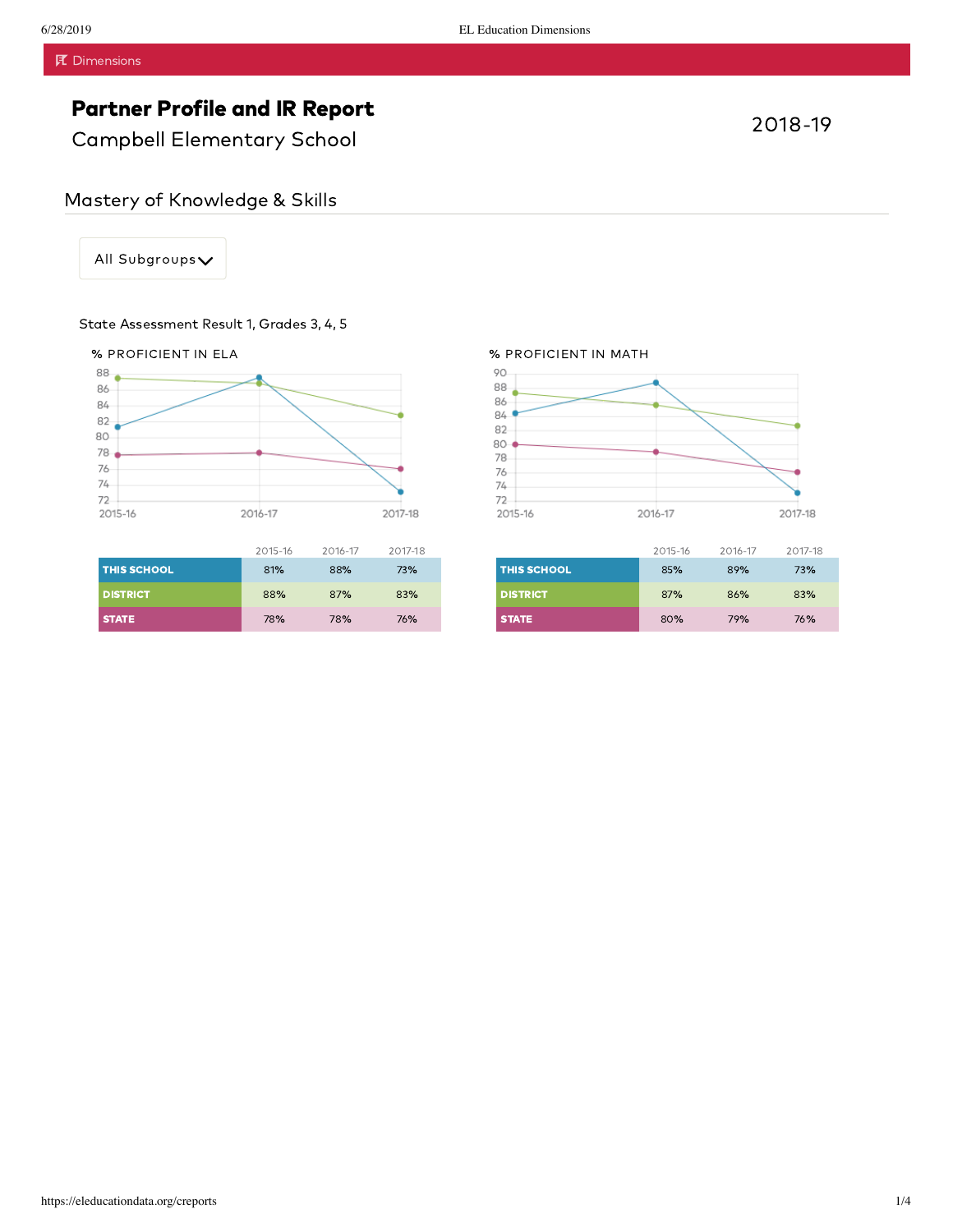Campbell Elementary School

#### ATTENDANCE RATE

| 1.0                        |  |  |
|----------------------------|--|--|
| 0.8                        |  |  |
| 0.6                        |  |  |
| 0.4                        |  |  |
| O.2                        |  |  |
| $\Omega$                   |  |  |
| $-0.2$<br>$-0.4$<br>$-0.6$ |  |  |
|                            |  |  |
|                            |  |  |
| $-0.8$                     |  |  |
| $-1.0$                     |  |  |
| 2017-18                    |  |  |

|                    | 2017-18 |
|--------------------|---------|
| <b>THIS SCHOOL</b> | N/A     |
| <b>DISTRICT</b>    | N/A     |
| <b>STATE</b>       | N/A     |

| STUDENT GRADUATION RATE |  |
|-------------------------|--|
|-------------------------|--|

| 1.0      |  |  |  |
|----------|--|--|--|
| 0.8      |  |  |  |
| 0.6      |  |  |  |
| 0.4      |  |  |  |
| $0.2 -$  |  |  |  |
| $\Omega$ |  |  |  |
| $-0.2$   |  |  |  |
| $-0.4$   |  |  |  |
| $-0.6$   |  |  |  |
| $-0.8$   |  |  |  |
| $-1.0$   |  |  |  |
| 2017-18  |  |  |  |

50.11-18

|                    | 2017-18 |
|--------------------|---------|
| <b>THIS SCHOOL</b> | N/A     |
| <b>DISTRICT</b>    | N/A     |
| <b>STATE</b>       | N/A     |

| STUDENT DISCIPLINARY<br>DATA BY GROUP | Referrals $\bm{\vee}$ |
|---------------------------------------|-----------------------|
| 1.0                                   |                       |
| 0.8                                   |                       |
| 0.6                                   |                       |
| 0.4                                   |                       |
| 0.2                                   |                       |
|                                       |                       |
| $-0.2$                                |                       |
| $-0.4$                                |                       |
| $-0.6$                                |                       |
| $-0.8$                                |                       |
| $-1.0$                                |                       |
| 2017-18                               |                       |

2017-18

| <b>THIS SCHOOL</b> | N/A |
|--------------------|-----|
| <b>DISTRICT</b>    | N/A |
| <b>STATE</b>       | N/A |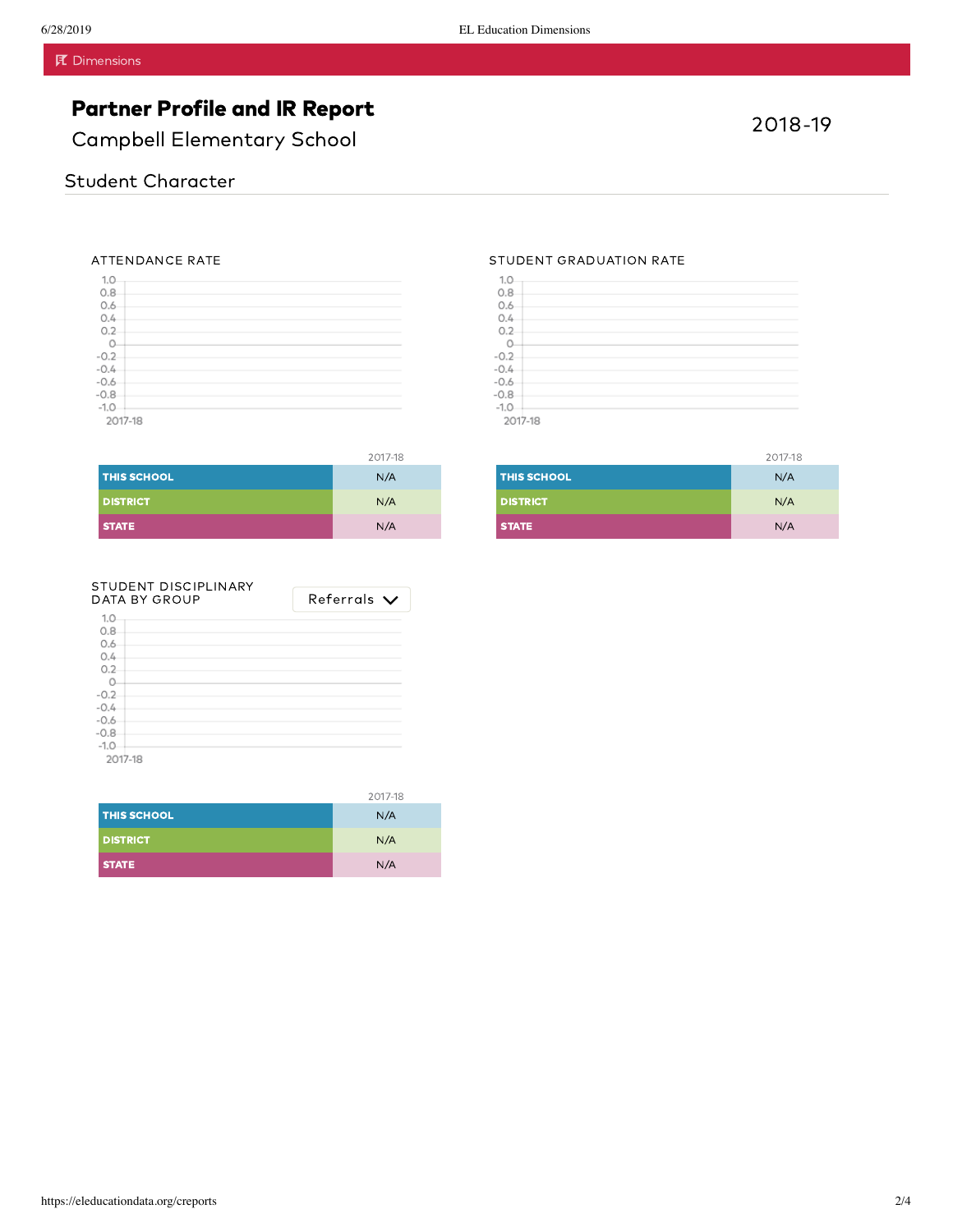Campbell Elementary School

### Implementation Review

### PROGRESS REPORT TOTALS



|                        | 2018-19 |
|------------------------|---------|
| <b>SCHOOL IR SCORE</b> | 100     |
| <b>TARGET</b>          | 98      |

### 2018-19